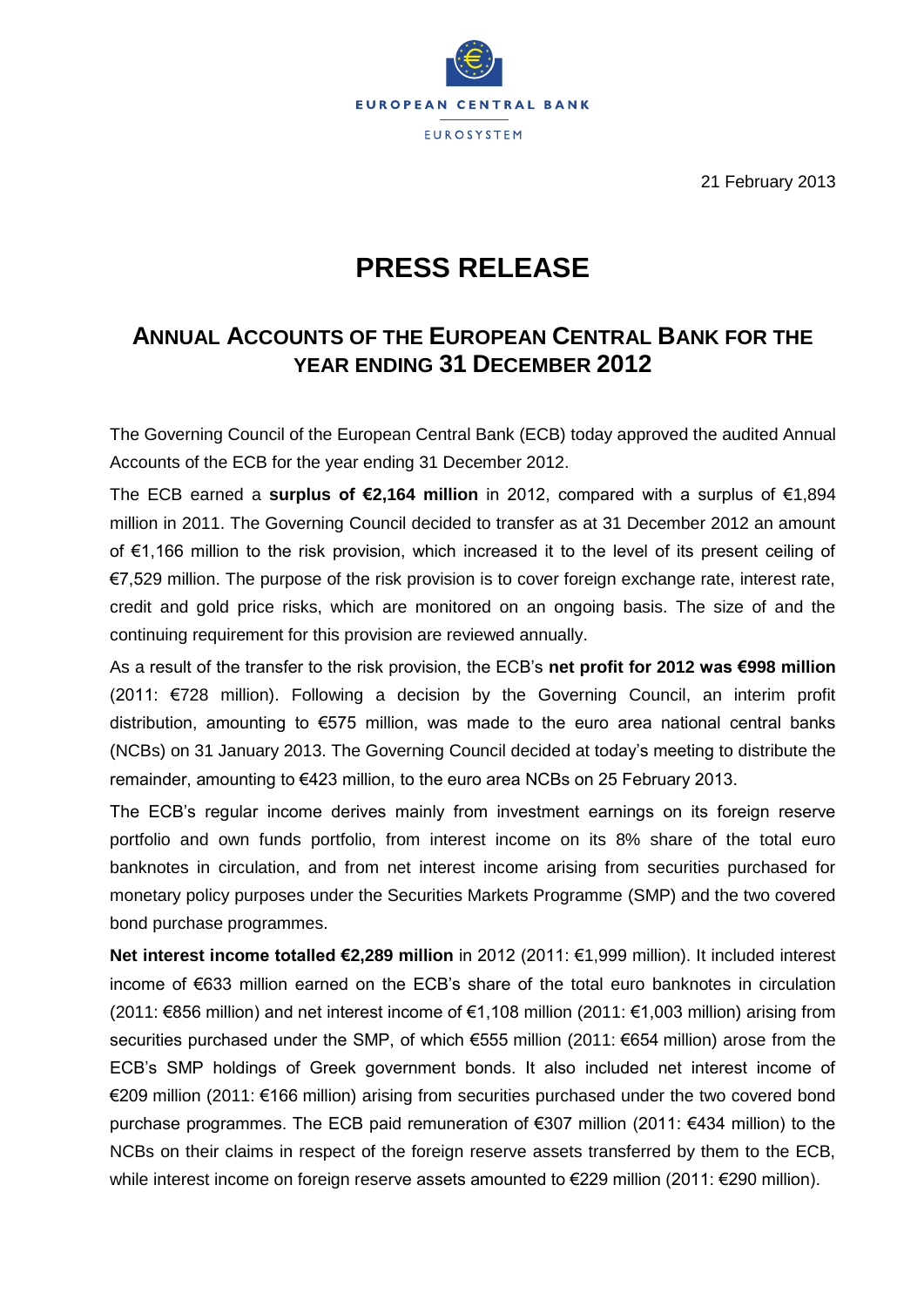**Realised gains arising from financial operations amounted to €319 million** (2011: €472 million). Unlike in 2011, when Japanese yen were sold in the context of the ECB's participation in the concerted international intervention in the foreign exchange markets, realised exchange rate gains in 2012 were insignificant.

**Write-downs amounted to €4 million** in 2012 (2011: €157 million). The reduction in writedowns in 2012 was mainly due to the overall increase in the market values of securities held in the ECB's own funds portfolio.

The ECB's **administrative expenses** consist of staff costs and all other administrative expenses. **Staff costs rose marginally to €219 million** in 2012 (2011: €216 million). **Other administrative expenses**, comprising rental of premises, professional fees and other goods and services, **amounted to €242 million** in 2012 (2011: €226 million) and included depreciation charges on fixed assets amounting to €13 million. The vast majority of the costs incurred in connection with the construction of the ECB's new premises are excluded from this item and were capitalised under the heading "Assets under construction", which is part of "Tangible and Intangible Fixed Assets". "Assets under construction" increased by €191 million to €530 million in 2012.

The Annual Accounts, together with a management report for the year ending 31 December 2012, will be included in the ECB's Annual Report on 24 April 2013.

## **European Central Bank**

Directorate General Communications and Language Services, Press and Information Division Kaiserstrasse 29, D-60311 Frankfurt am Main Tel.: +49 69 1344 7455, Fax: +49 69 1344 7404 Internet: http://www.ecb.europa.eu **Reproduction is permitted provided that the source is acknowledged.**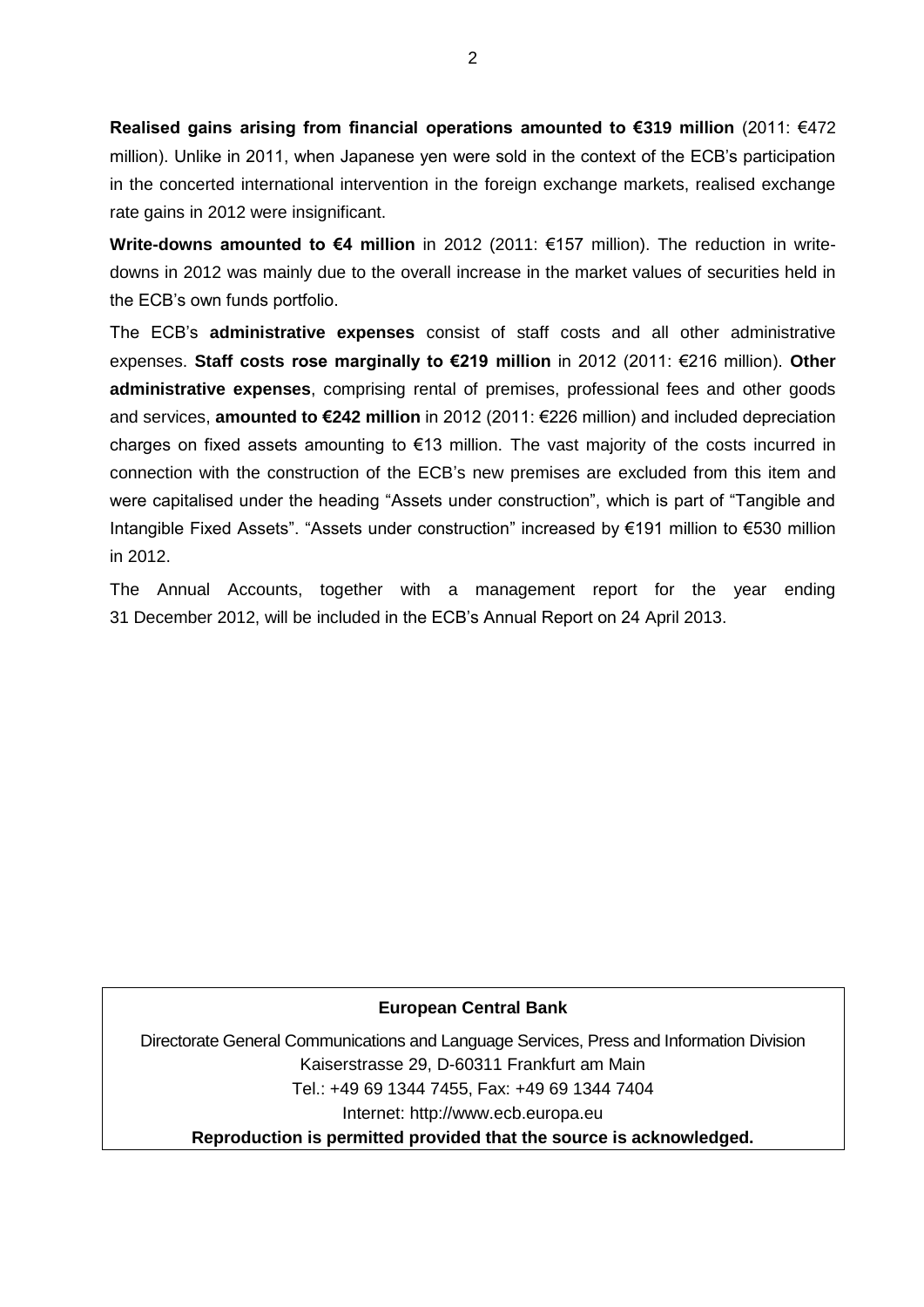## **Notes for editors**

 $\overline{a}$ 

- (1) *Accounting policies of the ECB*: Common accounting policies have been established by the Governing Council for the Eurosystem, including the ECB, in accordance with Article 26.4 of the Statute of the European System of Central Banks and of the European Central Bank (Statute of the ESCB), and have been published in the Official Journal of the European Union.<sup>1</sup> Although generally based on internationally accepted accounting practice, these policies were designed with special regard to the unique circumstances of the central banks of the Eurosystem. They include the market valuation of marketable securities, other than those classified as held-tomaturity, of gold and of all other on-balance-sheet and off-balance-sheet assets and liabilities denominated in foreign currency. Marketable securities classified as held-tomaturity are valued at cost subject to impairment. Particular attention is given to the issue of prudence, owing to the large foreign exchange exposures of most of the Eurosystem central banks. This prudent approach applies particularly to the differing treatment of unrealised gains and unrealised losses for the purpose of recognising income, and to the prohibition of netting unrealised losses on one asset against unrealised gains on another. Unrealised gains are transferred directly to revaluation accounts. Unrealised losses, other than impairment losses, exceeding the related revaluation account balances are treated as expenses at the end of the year. Unrealised impairment losses are taken to the Profit and Loss Account in their entirety. All euro area NCBs are required to follow these policies for the purpose of reporting their operations as part of the Eurosystem, which are included in the Eurosystem's weekly consolidated financial statements. Moreover, they voluntarily apply broadly the same policies as the ECB in preparing their own annual financial statements.
- (2) *Remuneration of foreign reserve assets transferred to the ECB*: On transferring foreign reserve assets to the ECB upon joining the Eurosystem, each NCB acquires a remunerated claim on the ECB equivalent to the amount it transfers. The Governing Council has decided that these claims are denominated in euro, and are remunerated on a daily basis at the latest available marginal interest rate used by the Eurosystem in its tenders for main refinancing operations, adjusted to take account of the zero rate of return on the gold component.
- (3) *Distribution of the ECB's income on euro banknotes in circulation and the ECB's net income arising from securities purchased under the Securities Markets Programme*: The Governing Council has decided that this income is due to the euro area NCBs in the financial year in which it accrues. Unless otherwise decided by the Governing

Decision ECB/2010/21 of 11 November 2010, OJ L 35, 9.2.2011, p. 1, as amended, contains the detailed accounting policies of the ECB.